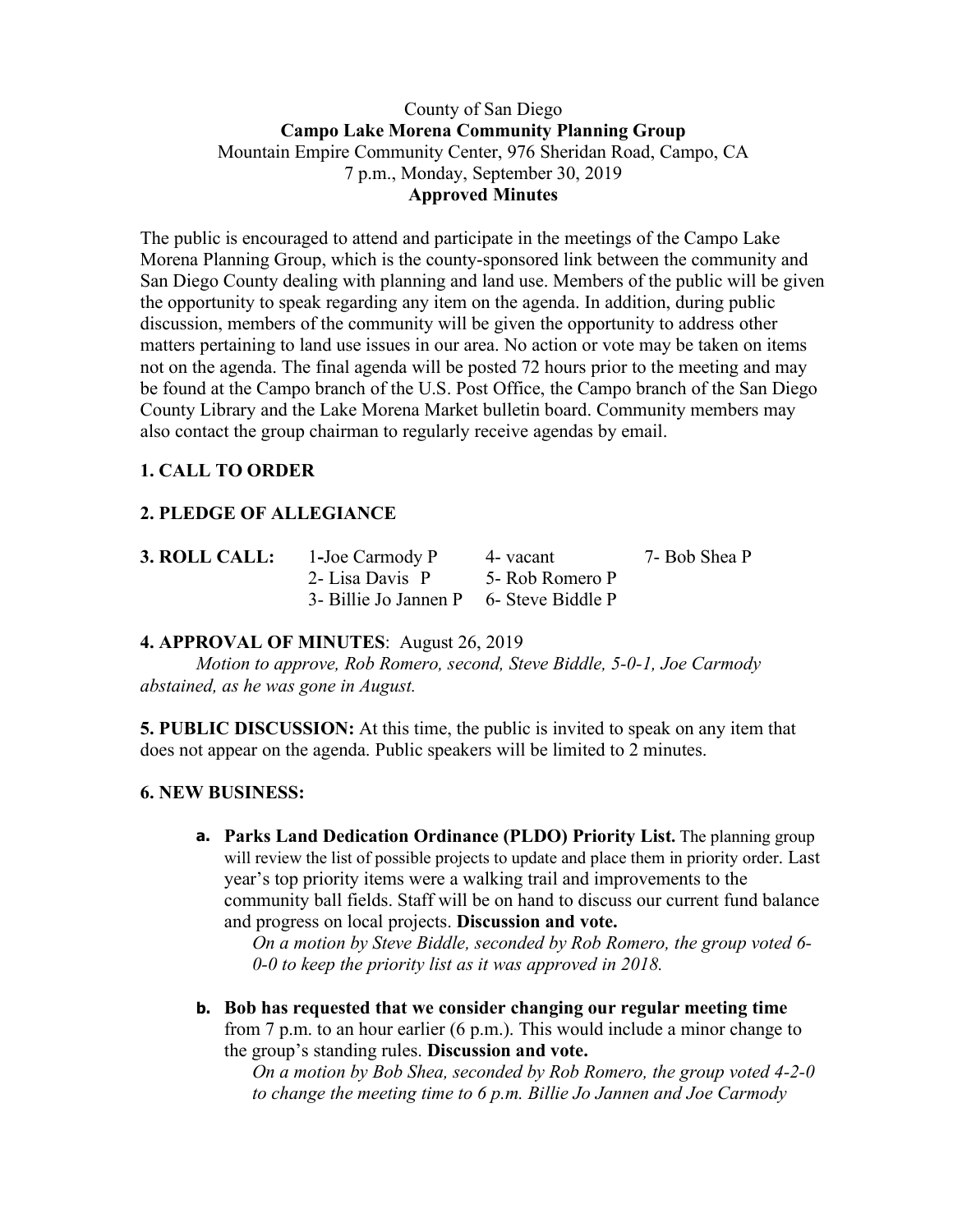*were nay votes. The group will meet at 6 p.m., starting October 28. Chairman will update standing rules accordingly.*

#### **7. OLD BUSINESS:**

*a.* **Standing subcommittee reports (no action):** Groundwater, Rob Romero; Sewer and Septic, Joe Carmody; Community Economic Impacts, Steve Biddle; Traffic and Public Safety, Bob Shea.

*Rob Romero made a motion to extend the meeting by 30 minutes, seconded by Steve Biddle, motion passes 6-0-0.*

*b.* **Chairman's Report (no action):** Billie Jo Jannen. *We have yet to receive a response to our letter to the A.G. requesting the attorney general's opinion on how open meeting laws should apply to the Sunrise Powerlink Grant program. PDS surveyed the chairmen to see how we would handle paper reduction. Ultimately, they decided to email everything in pdf, except for the big full project map sets, which we will continue to receive in hard copy.*

### **8. CORRESPONDENCE AND ANNOUNCEMENTS**

- **a. The Star Ranch vesting and landscape architecture maps** are available, both at meetings and by appointment with the CLMPG chairman. Staff has delayed release of the EIR until it can figure out what type of greenhouse gas analysis large projects should include**.** The ranch was offered for sale in an announcement sent out last year. **The proposed plan is still in play and is part of the property offering, but will be abandoned if purchased by conservation entities.**
- **b. We have received updated plans for the proposed 17-acre industrial solar application at 1827 Lake Morena Drive.** They are available, both at regular meetings and by appointment with the CLMPG chairman or Solar Subcommittee chairmen. Please contact Solar Subcommittee co-chair Rob Romero or Joe Carmody to participate in formulating community responses to the several phases of planning.
- **c. The proposed draft of the new Property Condition Agreement (formerly known as Site Implementation Agreement) update** is available for public review from September 23 to October 23 on the project website: https://www.sandiegocounty.gov/content/sdc/pds/advance/propertyconditionagr eement.html **Forwarded to group.**
- **d. Zoning Ordinance Amendments for the Temporary Agritourism Community Events Project.** The proposed draft ordinance amendments are available for public review from September 20 to October 20 on the project website:https://www.sandiegocounty.gov/content/sdc/pds/advance/agriculturepr omotion/communityevents.html. **Forwarded to group.**